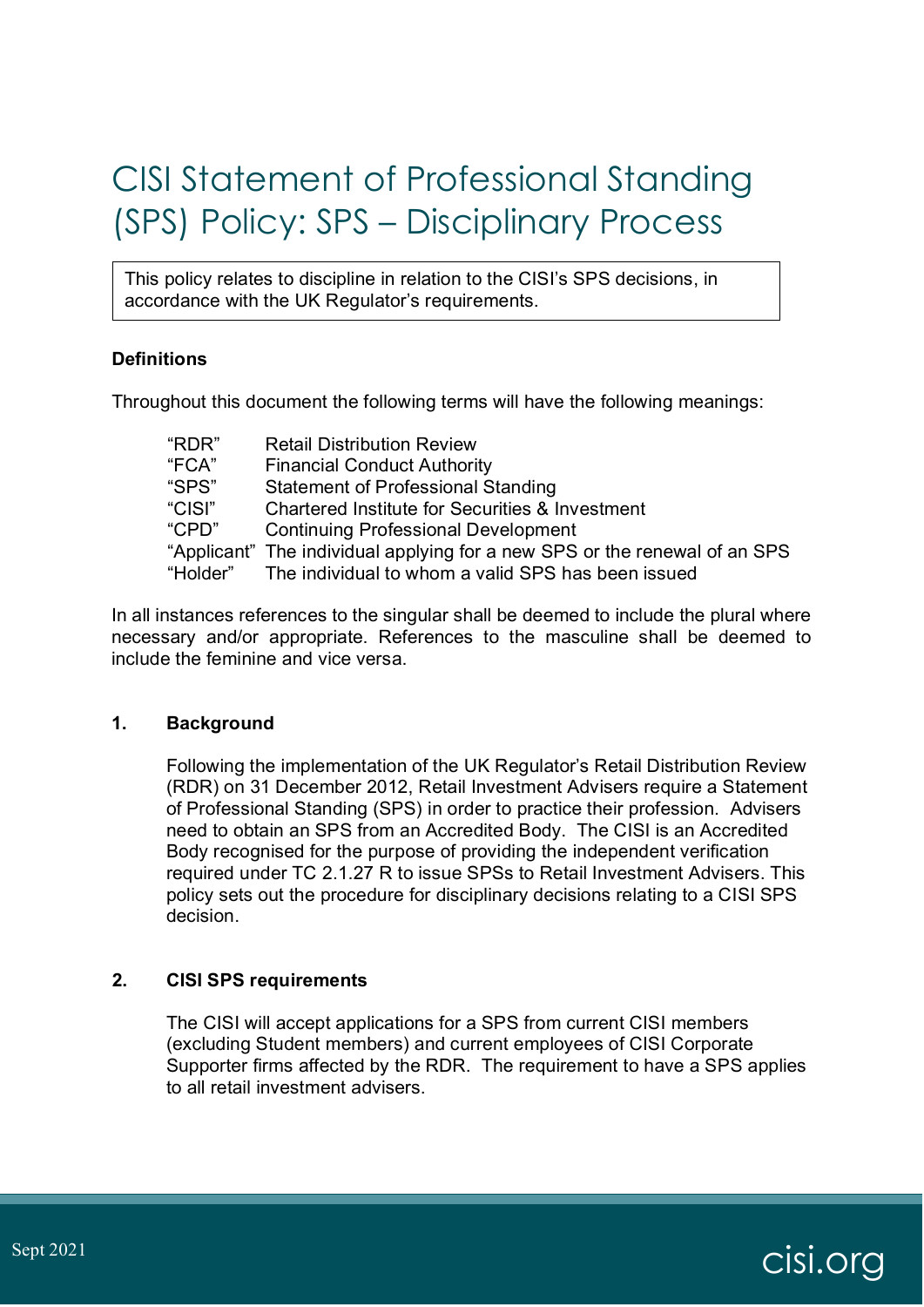To obtain a SPS, an adviser must:

- be a Retail Investment Adviser
- Hold an active CF30 status only applicable to Appointed Representatives
- be able to provide verifiable evidence that they have met the requirements in TC 2.1.1 R of having obtained an RDR appropriate qualification as per the FCA Appropriate Qualifications list;
- be able to provide verifiable evidence of having successfully completed the relevant gap-fill, to meet the FCAs RDR gap-fill requirements (if applicable and submitted to the CISI prior to the 31<sup>st</sup> December 2020);
- be able to provide verifiable evidence of having undertaken acceptable Continuing Professional Development (CPD) as required by the FCA in TC 2.1.15, unless exempt from this requirement;
- confirm that they have complied with FCA Code of Conduct Rules COCON (or Adhered to APER, applicable to Appointed Representatives only)
- confirm that they have adhered to the CISI's Code of Conduct.

# **3. Notification of Disciplinary Action**

The CISI's SPS application/renewal process seeks a declaration from the applicant regarding a disciplinary investigation that has led to a disciplinary sanction in which they may be involved.

Firms are encouraged immediately to inform the CISI of any disciplinary action involving current or former employees from whom the CISI has received an SPS application or issued a SPS.

All declarations of disciplinary action against Holders/Applicants of a CISI SPS will be investigated by the CISI and a report will be sought from the firm. In the event that a firm is not verifying the application, the report will be sought from the Holder/Applicant. CISI may also contact other relevant parties in the course of the investigation.

All SPS applications and notifications declaring disciplinary action are kept in strict confidence and are released only to the Regulator, the CISI's own Disciplinary Review Panel and Disciplinary Panel (should it need to meet), and the firm.

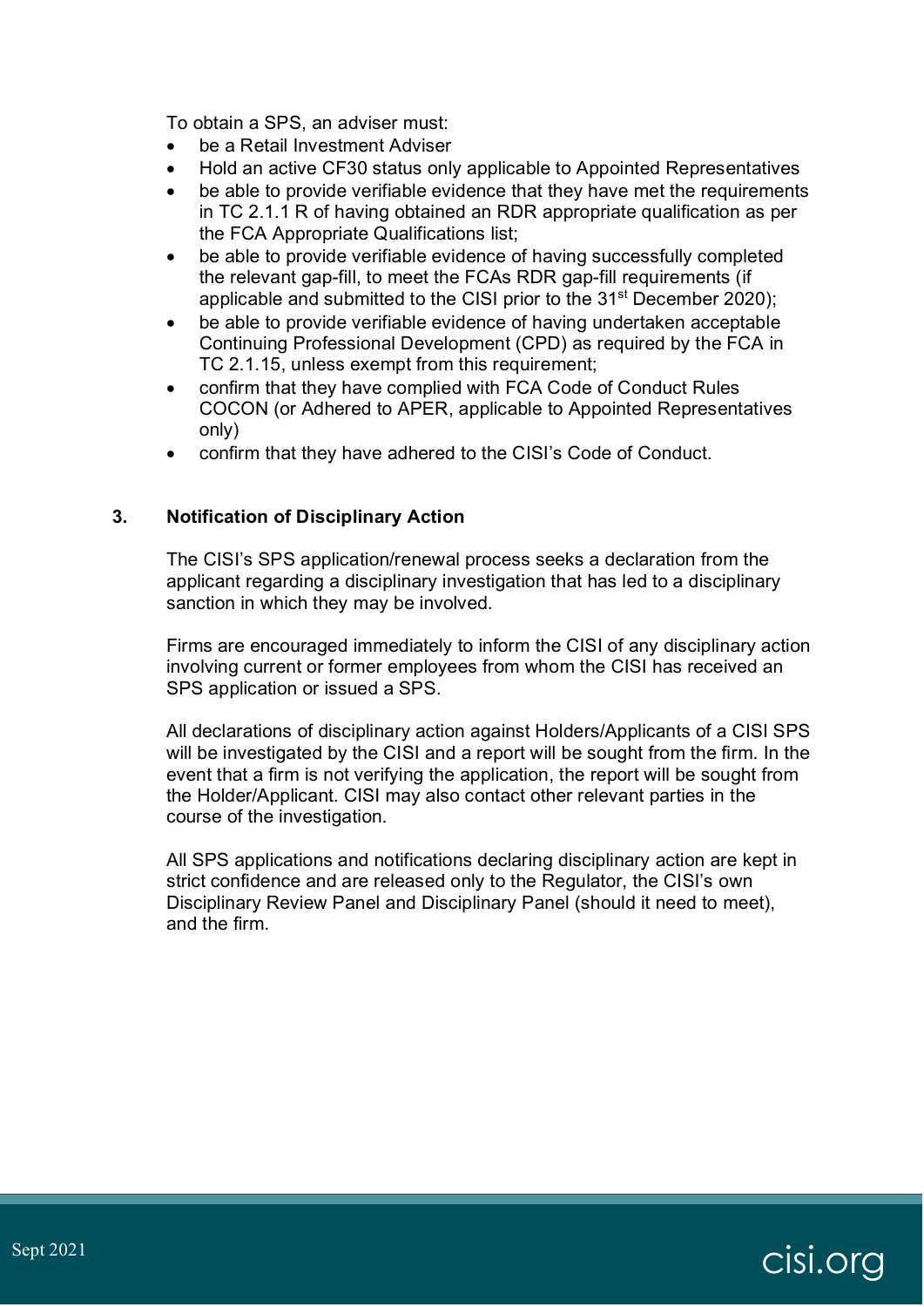### **4. Disciplinary process**

- 4.1. CISI is notified about a disciplinary action involving a CISI SPS Applicant or Holder.
- 4.2. The case is reviewed by the CISI's and the CISI may request further information which may include:
	- Nature, actions, decision and outcomes of the disciplinary action
	- Considerations the firm made in reaching its decision
	- Whether the matter been referred to the FCA, and what response, if any has been received.
	- Representations from the Applicant/Holder
	- Representations from the Applicant/Holder's employer (if relevant)
- 4.3. The SPS and supporting documentation are referred to the CISI's Disciplinary Review Panel for review. The review will take into account:
	- The severity of the breach
	- Conditions placed on the adviser by the firm
	- Firm's report and recommendations
	- Any supporting statements from the Applicant or Holder
	- Mitigating circumstances, which may include CISI's judgement about the integrity of the Applicant or Holder from the information provided
	- Any additional relevant information
- 4.4. Further advice and guidance may be sought after the deliberation of the Disciplinary Review panel. This may include seeking for further information from other Accredited Bodies, firms or Regulators if required.
- 4.5. The Disciplinary Review Panel will determine whether:
	- The SPS application and/or renewal can proceed
	- A SPS is to be issued provisionally for a period of time to obtain further information.
	- There are grounds for the case to be referred to a CISI Disciplinary Panel
	- To notify the relevant Regulatory Body (if appropriate)
	- To notify the Applicant/Holder's employer
- 4.6. The CISI's disciplinary process is outlined in the CISI *[Membership](https://www.cisi.org/cisiweb2/docs/default-source/cisi-website/membership/membership-regulations.pdf?sfvrsn=f4a65102_38)  [Regulations](https://www.cisi.org/cisiweb2/docs/default-source/cisi-website/membership/membership-regulations.pdf?sfvrsn=f4a65102_38)* from paragraph 16.

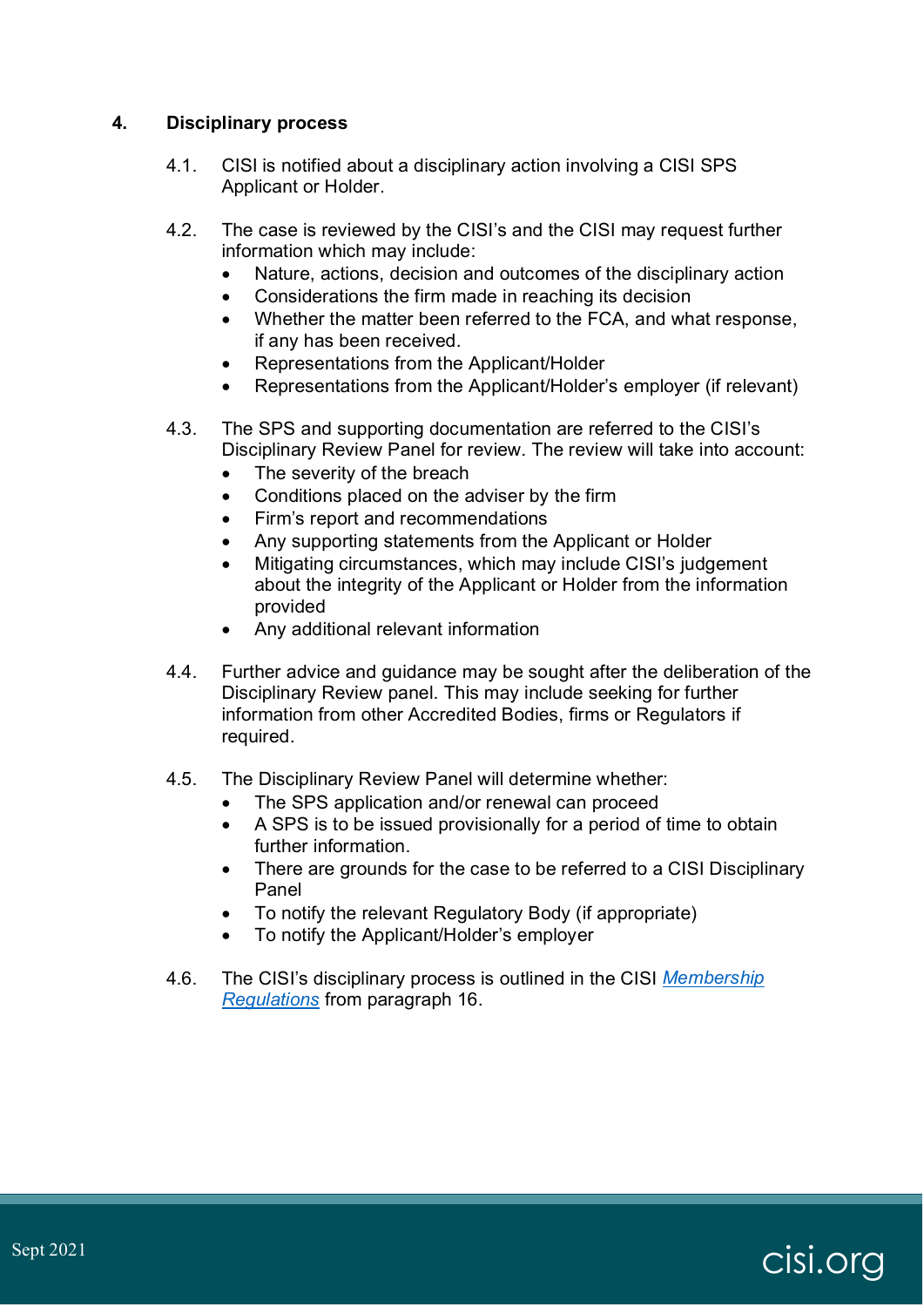### **5. CISI Disciplinary decision**

- 5.1. Where the SPS application and/or renewal can proceed the SPS application and/or renewal will go ahead.
- 5.2. Where the SPS application and/or renewal is rejected or the current SPS cancelled, the member/firm is made aware in writing and a note is kept on file. Also to note that a notification will be sent to the FCA.
- 5.3. The Applicant or Holder has the right of appeal against the decision of the CISI Disciplinary Panel (outlined in the SPS Appeals Process).
- 5.4. On occasions, the CISI may decide to defer disciplinary action when it is aware of action being taken by the Regulator, pending the outcome of such action.
- 5.5. Should a SPS holder be found in breach of the CISI's *[Membership](https://www.cisi.org/cisiweb2/docs/default-source/cisi-website/membership/membership-regulations.pdf?sfvrsn=f4a65102_38)  [Regulations](https://www.cisi.org/cisiweb2/docs/default-source/cisi-website/membership/membership-regulations.pdf?sfvrsn=f4a65102_38)* by the CISI Disciplinary Panel and receive one of the sanctions listed under para 19.2 of the CISI *[Membership Regulations](https://www.cisi.org/cisiweb2/docs/default-source/cisi-website/membership/membership-regulations.pdf?sfvrsn=f4a65102_38)*, the CISI as an Accredited Body will notify the FCA of this breach and sanction awarded.

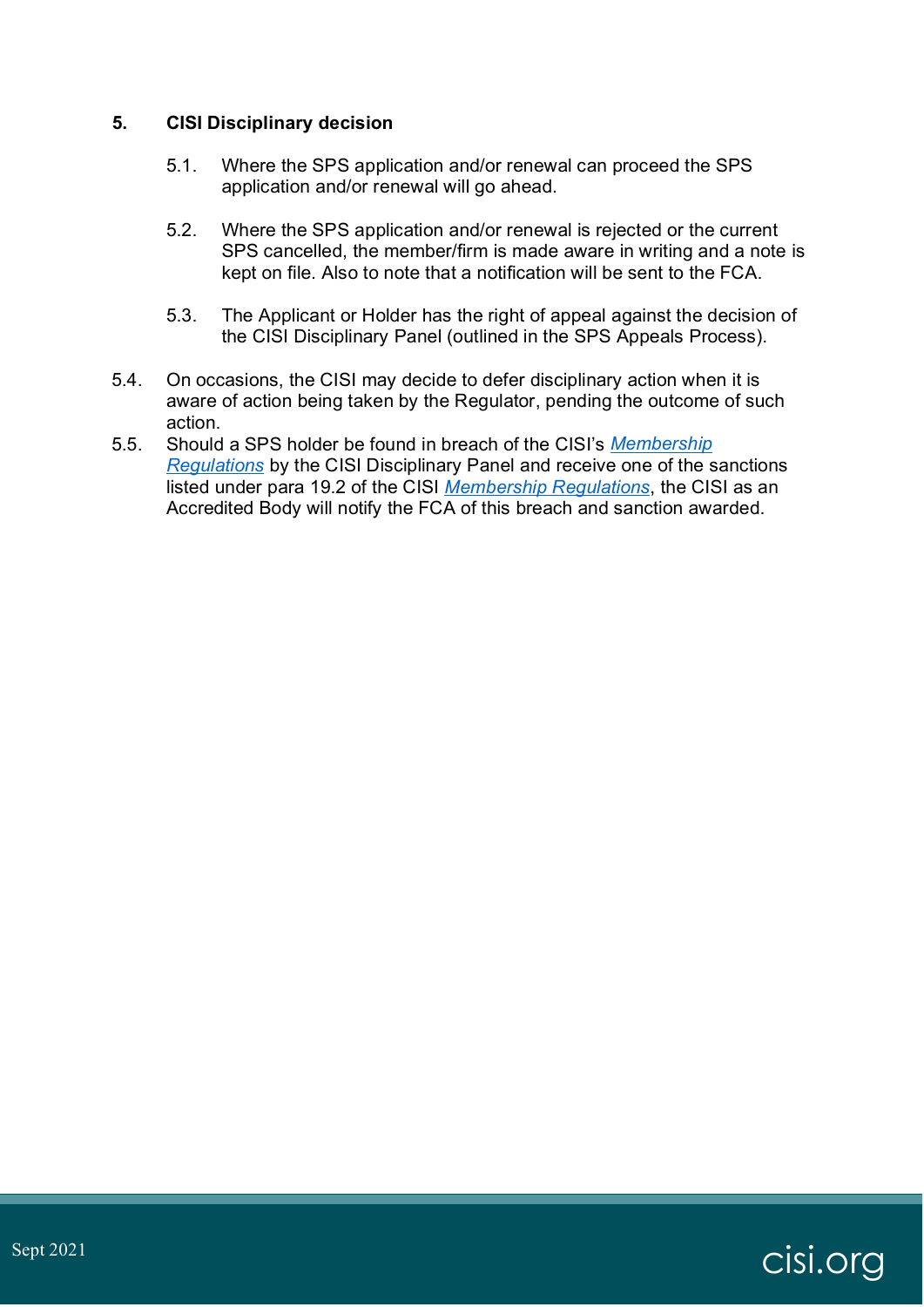# CISI SPS Disciplinary Notification Process



cisi.org